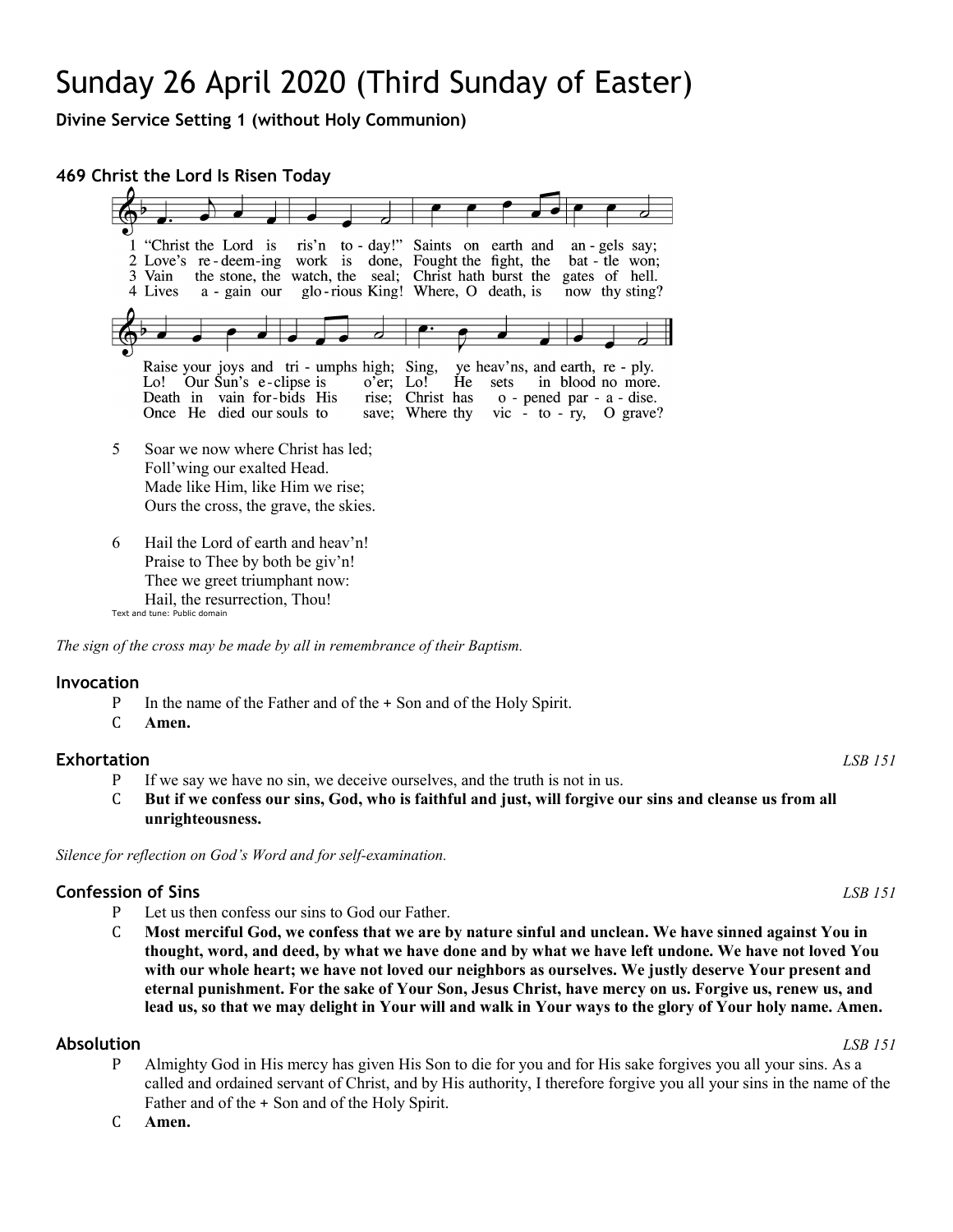# Service of the Word

# **Psalm**

<sup>1</sup>I love the LORD, because  $\vert$  he has heard\* my voice and my pleas for | mercy. <sup>2</sup>Because he inclined his  $|$  ear to me,<sup>\*</sup> therefore I will call on him as long | as I live. <sup>3</sup>The snares of death encompassed me; the pangs of Sheol laid | hold on me;\* I suffered distress and | anguish. <sup>4</sup>Then I called on the name of the LORD:\* "O LORD, I pray, deliv- | er my soul!" <sup>5</sup>Gracious is the LORD, and | righteous;\* our God is | merciful. <sup>6</sup>The LORD preserves the | simple;\* when I was brought low, he | saved me.  $7$ Return, O my soul, to your rest;\* for the LORD has dealt bountifully | with you. 8For you have delivered my | soul from death,\* my eyes from tears, my feet from | stumbling;  $9$ I will walk be- | fore the LORD\* in the land of the | living. <sup>10</sup>I believed, even | when I spoke,\* "I am greatly af- | flicted";  $11$ I said in | my alarm,\* "All mankind are | liars." <sup>12</sup>What shall I render to the LORD\* for all his bene- | fits to me? <sup>13</sup>I will lift up the cup of sal-  $\vert$  vation\* and call on the name | of the LORD, <sup>14</sup>I will pay my vows to the LORD<sup>\*</sup> in the presence of all his | people. **Glory be to the Father and** | **to the Son**\* **and to the Holy** | **Spirit; as it was in the be-** | **ginning,**\* **is now, and will be forever.** | **Amen.**

- A In peace let us pray to the Lord.<br>C Lord, have mercy.
- C **Lord, have mercy.**
- A For the peace from above and for our salvation let us pray to the Lord.<br>C Lord. have mercy.
- C **Lord, have mercy.**
- For the peace of the whole world, for the well-being of the Church of God, and for the unity of all let us pray to the Lord.
- C **Lord, have mercy.**
- A For this holy house and for all who offer here their worship and praise let us pray to the Lord.<br>C Lord. have mercy.
- C **Lord, have mercy.**
- A Help, save, comfort, and defend us, gracious Lord.<br>C Amen.
- Amen.

**Kyrie** *LSB 152*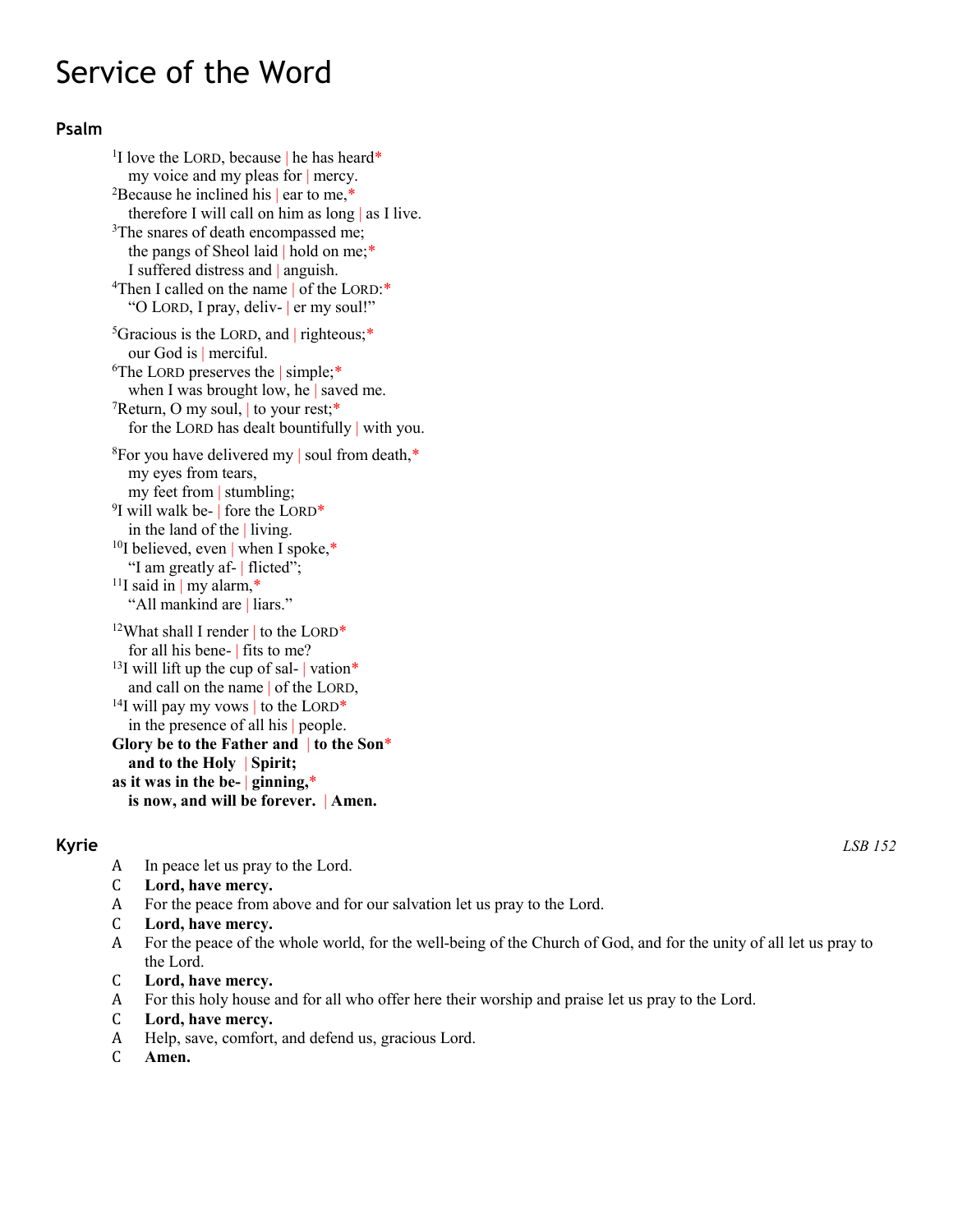

# **Salutation and Collect of the Day**

- P The Lord be with you.<br>C **And also with you.**
- C **And also with you.**
- P Let us pray.

O God, through the humiliation of Your Son You raised up the fallen world. Grant to Your faithful people, rescued from the peril of everlasting death, perpetual gladness and eternal joys; through Jesus Christ, our Lord, who lives and reigns with You and the Holy Spirit, one God, now and forever.

C **Amen.**

# **First Reading** *Acts 2:14a, 36–41*

<sup>14</sup>Peter, standing with the eleven, lifted up his voice and addressed them,  $\dots$ 

<sup>36</sup>Let all the house of Israel therefore know for certain that God has made him both Lord and Christ, this Jesus whom you crucified."

<sup>37</sup>Now when they heard this they were cut to the heart, and said to Peter and the rest of the apostles, "Brothers, what shall we do?" 38And Peter said to them, "Repent and be baptized every one of you in the name of Jesus Christ for the forgiveness of your sins, and you will receive the gift of the Holy Spirit. 39For the promise is for you and for your children and for all who are far off, everyone whom the Lord our God calls to himself." <sup>40</sup>And with many other words he bore witness and continued to exhort them, saying, "Save yourselves from this crooked generation." <sup>41</sup>So those who received his word were baptized, and there were added that day about three thousand souls.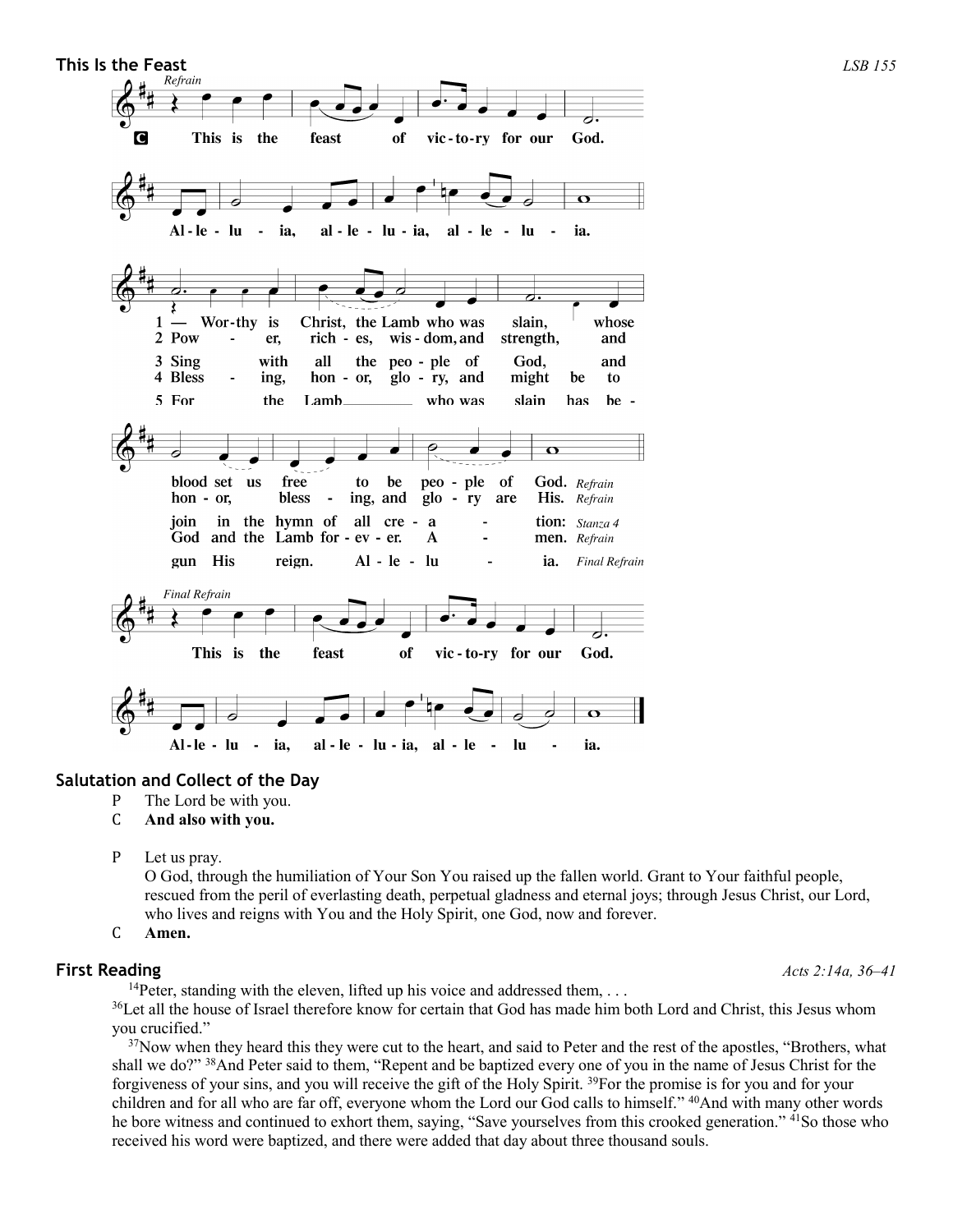- A This is the Word of the Lord.<br>C Thanks be to God.
- C **Thanks be to God.**

Christ has risen | from the dead.\*

[God the Father] has crowned him with glory and | honor. He has given him dominion over the works of his hands;\*

he has put all things un- | der his feet.

**Epistle** *1 Peter 1:17–25*

 $17$ If you call on him as Father who judges impartially according to each one's deeds, conduct yourselves with fear throughout the time of your exile, 18knowing that you were ransomed from the futile ways inherited from your forefathers, not with perishable things such as silver or gold, 19but with the precious blood of Christ, like that of a lamb without blemish or spot. <sup>20</sup>He was foreknown before the foundation of the world but was made manifest in the last times for your sake,  $^{21}$ who through him are believers in God, who raised him from the dead and gave him glory, so that your faith and hope are in God.

<sup>22</sup>Having purified your souls by your obedience to the truth for a sincere brotherly love, love one another earnestly from a pure heart, 23since you have been born again, not of perishable seed but of imperishable, through the living and abiding word of God; 24for

"All flesh is like grass and all its glory like the flower of grass. The grass withers, and the flower falls, 25but the word of the Lord remains forever."

And this word is the good news that was preached to you.

A This is the Word of the Lord.<br>C Thanks be to God.

Thanks be to God.

### **Verse of the Day** *Romans 6:9; Luke 24:32*

Alleluia. We know that Christ being raised from the dead will never die again; death no longer has dominion over him. Alleluia. Did not our hearts burn within us while he talked to us on the road, while he opened to us the Scriptures? Alleluia.

# **Holy Gospel** *Luke 24:13–35*

P The Holy Gospel according to St. Luke, the twenty-fourth chapter.<br>C Glory to You, O Lord.

Glory to You, O Lord.

<sup>13</sup>That very day two of them were going to a village named Emmaus, about seven miles from Jerusalem,  $14$ and they were talking with each other about all these things that had happened. 15While they were talking and discussing together, Jesus himself drew near and went with them. <sup>16</sup>But their eyes were kept from recognizing him. <sup>17</sup>And he said to them, "What is this conversation that you are holding with each other as you walk?" And they stood still, looking sad. <sup>18</sup>Then one of them, named Cleopas, answered him, "Are you the only visitor to Jerusalem who does not know the things that have happened there in these days?" 19And he said to them, "What things?" And they said to him, "Concerning Jesus of Nazareth, a man who was a prophet mighty in deed and word before God and all the people, <sup>20</sup>and how our chief priests and rulers delivered him up to be condemned to death, and crucified him. <sup>21</sup>But we had hoped that he was the one to redeem Israel. Yes, and besides all this, it is now the third day since these things happened. <sup>22</sup>Moreover, some women of our company amazed us. They were at the tomb early in the morning, <sup>23</sup> and when they did not find his body, they came back saying that they had even seen a vision of angels, who said that he was alive. 24Some of those who were with us went to the tomb and found it just as the women had said, but him they did not see." <sup>25</sup>And he said to them, "O foolish ones, and slow of heart to believe all that the prophets have spoken! <sup>26</sup>Was it not necessary that the Christ should suffer these things and enter into his glory?" <sup>27</sup>And beginning with Moses and all the Prophets, he interpreted to them in all the Scriptures the things concerning himself.

<sup>28</sup>So they drew near to the village to which they were going. He acted as if he were going farther, <sup>29</sup>but they urged him strongly, saying, "Stay with us, for it is toward evening and the day is now far spent." So he went in to stay with them. <sup>30</sup>When he was at table with them, he took the bread and blessed and broke it and gave it to them. <sup>31</sup>And their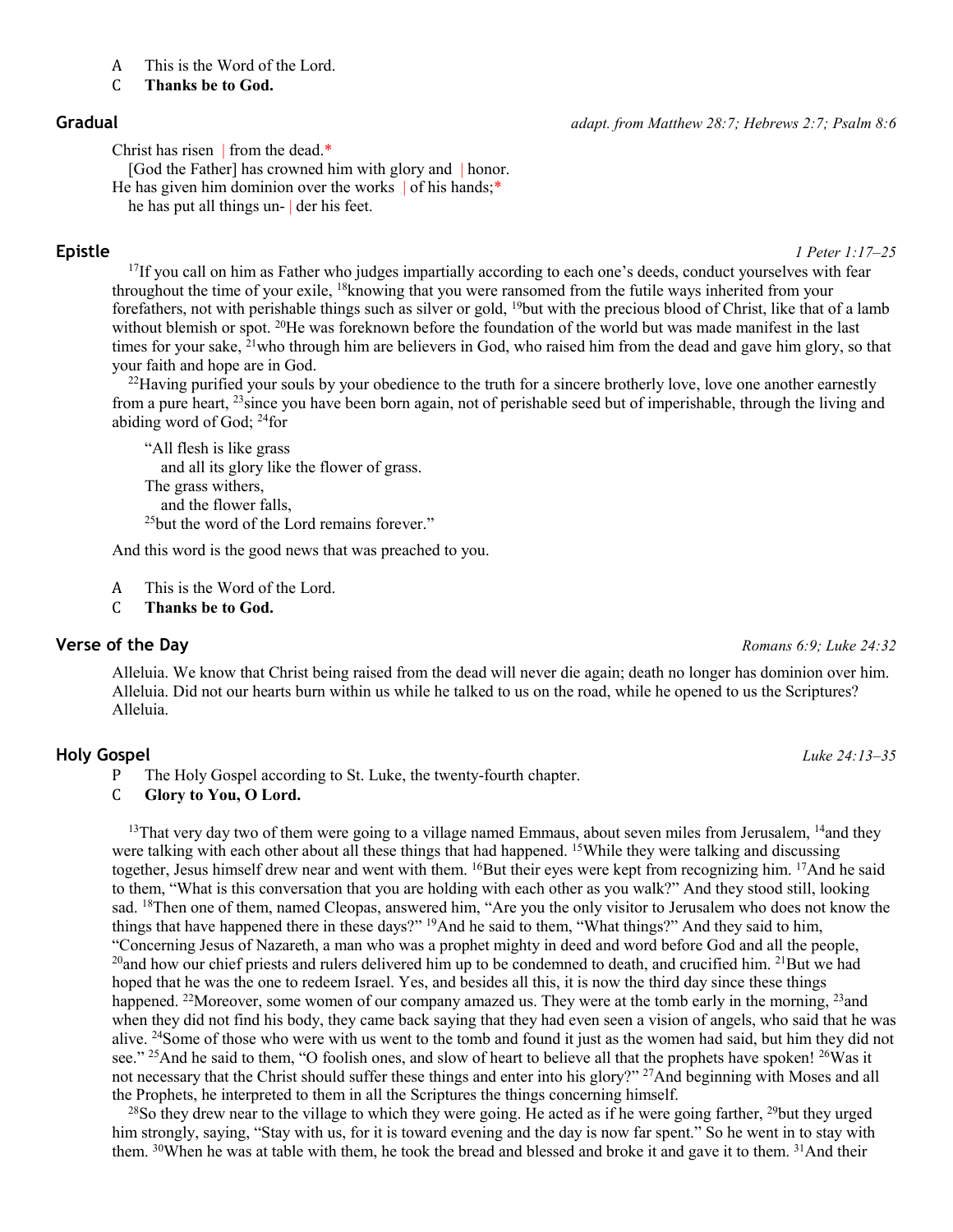eyes were opened, and they recognized him. And he vanished from their sight. 32They said to each other, "Did not our hearts burn within us while he talked to us on the road, while he opened to us the Scriptures?" <sup>33</sup>And they rose that same hour and returned to Jerusalem. And they found the eleven and those who were with them gathered together, <sup>34</sup>saying, "The Lord has risen indeed, and has appeared to Simon!" <sup>35</sup>Then they told what had happened on the road, and how he was known to them in the breaking of the bread.

- P This is the Gospel of the Lord.<br>C **Praise to You. O Christ.**
- Praise to You, O Christ.

## **476 Who Are You Who Walk in Sorrow**



**Sermon**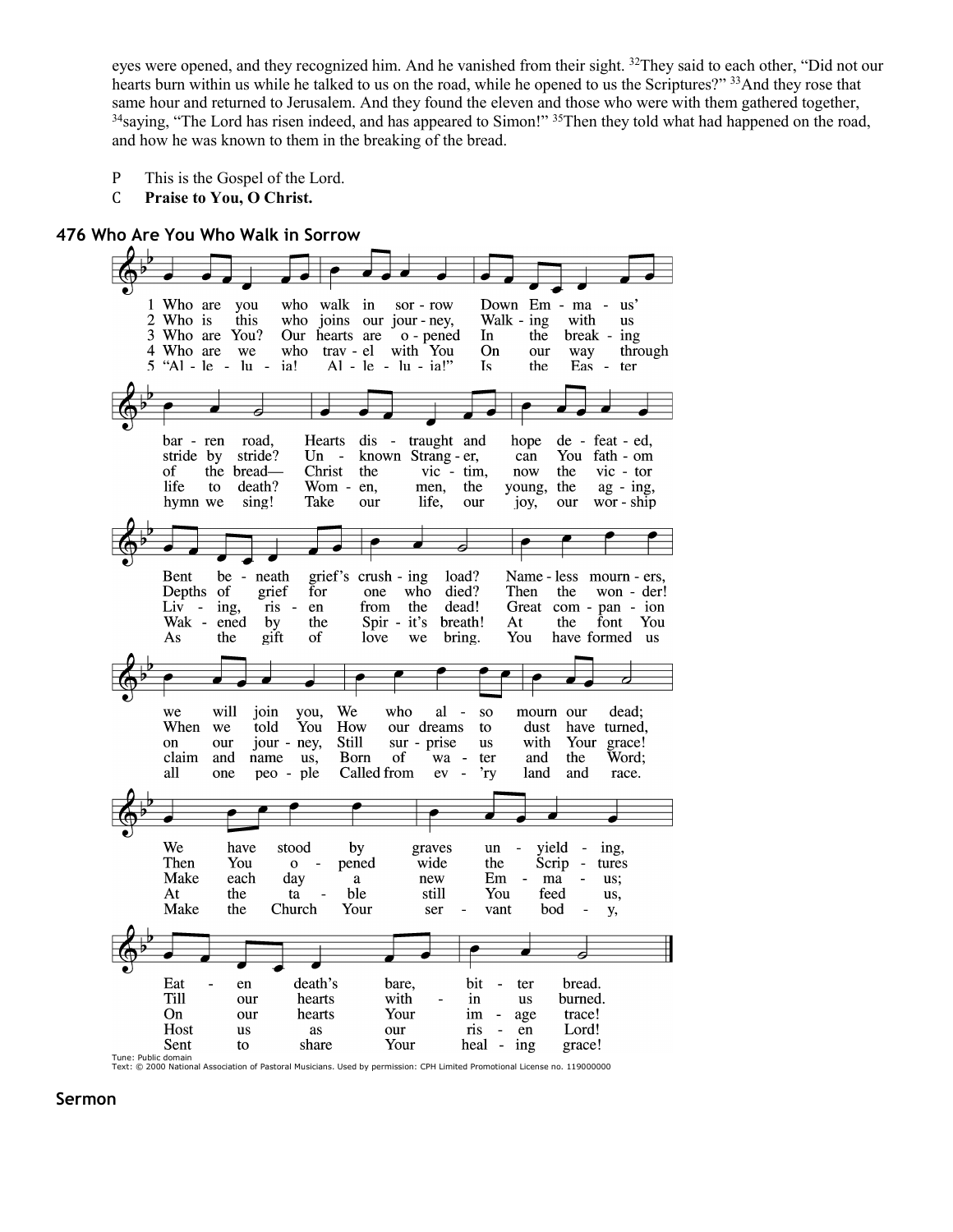# **Apostles' Creed**

C **I believe in God, the Father Almighty, maker of heaven and earth.**

> **And in Jesus Christ, His only Son, our Lord, who was conceived by the Holy Spirit, born of the virgin Mary, suffered under Pontius Pilate, was crucified, died and was buried. He descended into hell. The third day He rose again from the dead. He ascended into heaven and sits at the right hand of God the Father Almighty. From thence He will come to judge the living and the dead.**

**I believe in the Holy Spirit, the holy Christian Church, the communion of saints, the forgiveness of sins, the resurrection of the body, and the life** + **everlasting. Amen.**

### **Prayer of the Church**

### **Lord's Prayer**

C **Our Father who art in heaven, hallowed be Thy name, Thy kingdom come, Thy will be done on earth as it is in heaven; give us this day our daily bread; and forgive us our trespasses as we forgive those who trespass against us; and lead us not into temptation, but deliver us from evil. For Thine is the kingdom and the power and the glory forever and ever. Amen.**

### **Post-Communion Collect**

A Let us pray.

Blessed Lord, You have caused all Holy Scriptures to be written for our learning. Grant that we may so hear them, read, mark, learn, and take them to heart that, by the patience and comfort of Your holy Word, we may embrace and ever hold fast the blessed hope of everlasting life; through Jesus Christ, Your Son, our Lord, who lives and reigns with You and the Holy Spirit, one God, now and forever.

C **Amen.**

### **Benediction** *LSB 166*

- P The Lord bless you and keep you. The Lord make His face shine on you and be gracious to you. The Lord look upon you with favor and + give you peace.
- C **Amen.**